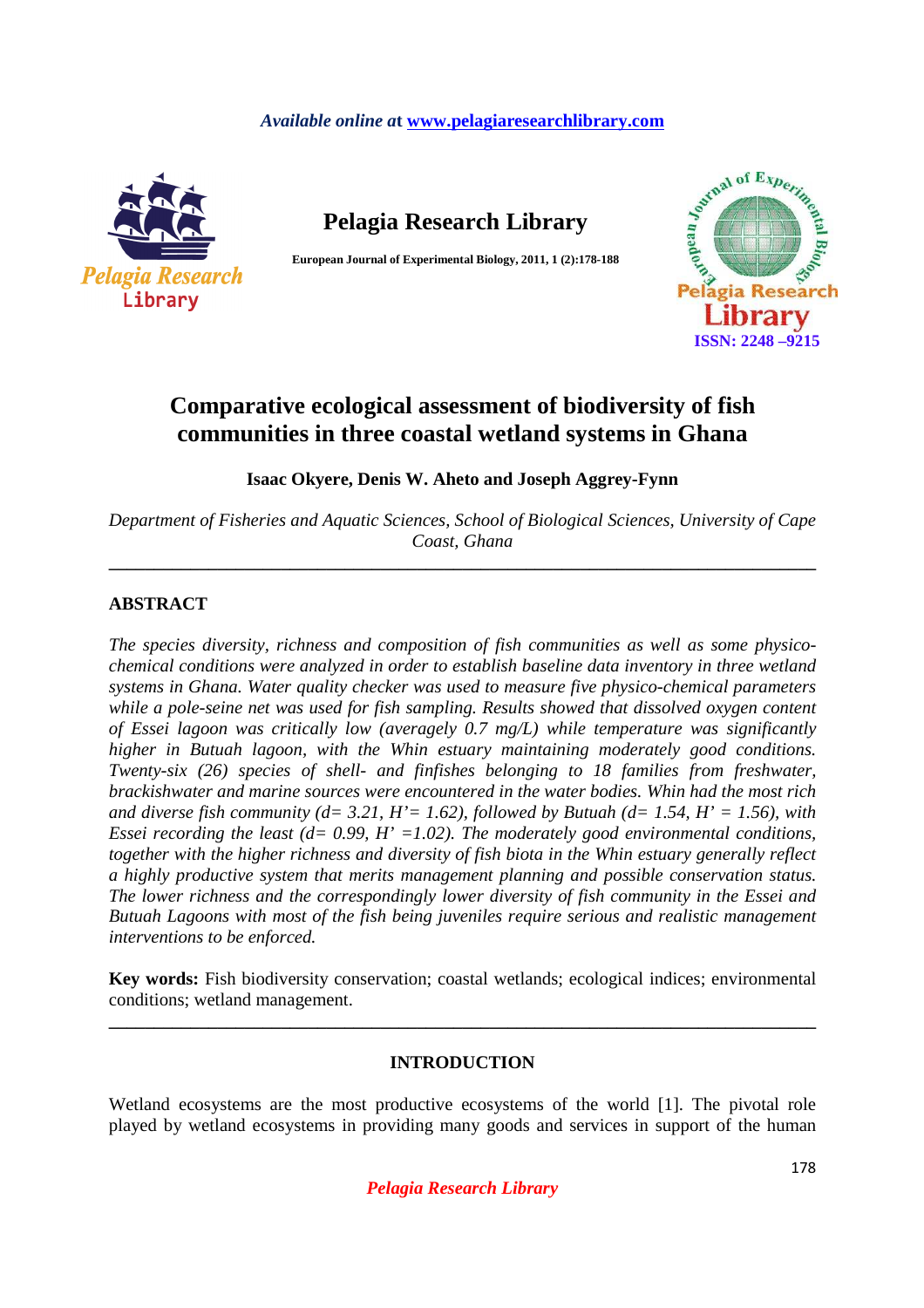economy and societal well-being throughout the world have been underscored [2]. The Convention on Wetlands defines wetlands as areas of marsh, fen, peatland or water, whether natural or artificial, permanent or temporary, with water that is static or flowing, fresh, brackish or salt, including areas of marine water the depth of which at low tide does not exceed six metres. It could also be extended to incorporate riparian and coastal zones adjacent to the wetlands, and islands or bodies of marine water deeper than six metres at low tide lying within the wetlands [3].

*\_\_\_\_\_\_\_\_\_\_\_\_\_\_\_\_\_\_\_\_\_\_\_\_\_\_\_\_\_\_\_\_\_\_\_\_\_\_\_\_\_\_\_\_\_\_\_\_\_\_\_\_\_\_\_\_\_\_\_\_\_\_\_\_\_\_\_\_\_\_\_\_\_\_\_\_\_\_*

In Ghana, wetland ecosystems constitute about 10% of the country's total land surface area [4] with lagoons and estuaries classified as being the country's most valuable wetlands since they are closely tied to salt marshes, mangroves swamps and tidal flats which constitute significant features of Ghana's coastline providing critical habitats for many fish and wildlife species that support the country's economy [5]. For instance, the support provided by lagoons and estuaries in terms of eco-tourism, storage of runoff, denitrification and detoxification of polluted water, prevention of shoreline erosion, as well as providing important breeding and feeding grounds for commercially important fish species, reptiles, birds, and their use as areas of recreation have been well documented in literature [6][7].

Despite these benefits, wetlands in the country are reported to have come under severe threat and are being degraded at an alarming rate within the last decades [8][9]. For instance, the increasing misuse of lagoons and estuaries by man through widespread exploitation of juvenile fish stocks and pollution poses a grave danger to the biodiversity and communities of these habitats. Fisheries resources from these ecosystems are intensively exploited for sustenance [10]. Also, the use of explosive devices and nets of small mesh sizes have been observed to deplete juvenile fish stocks [11]. Poor sanitation around the wetland areas has also been widely acclaimed as a contributory factor to its fisheries decline [9]. Now, with global climate change, it is also feared that sea level rise may further exacerbate the anthropogenic impacts on these wetlands [12]. The situation is worrying because estuaries and lagoons have been classified as the most biologically productive ecosystems in the country [13]. Unfortunately, information on the biodiversity of wetland systems in the country is insufficient, largely constraining any possible management interventions [14]. In view of the on-going changes in environmental conditions, and the continued utilization of wetland resources in the country, periodic monitoring of biodiversity of these ecosystems needs to be vigorously pursued to assess their status [10].

This study presents the status of species diversity, richness, composition and size distribution of fish biota in three coastal wetland systems namely the man-made open Essei lagoon, the closed Butuah lagoon and the Whin river estuary in the Western Region of Ghana including an assessment of aspects of their environmental relationships. These data are crucially relevant to inform policy-makers, resource users, managers and other stakeholders on the ecological status of the resources that could be used to strengthen the management of coastal wetlands for food security and biodiversity conservation in the country.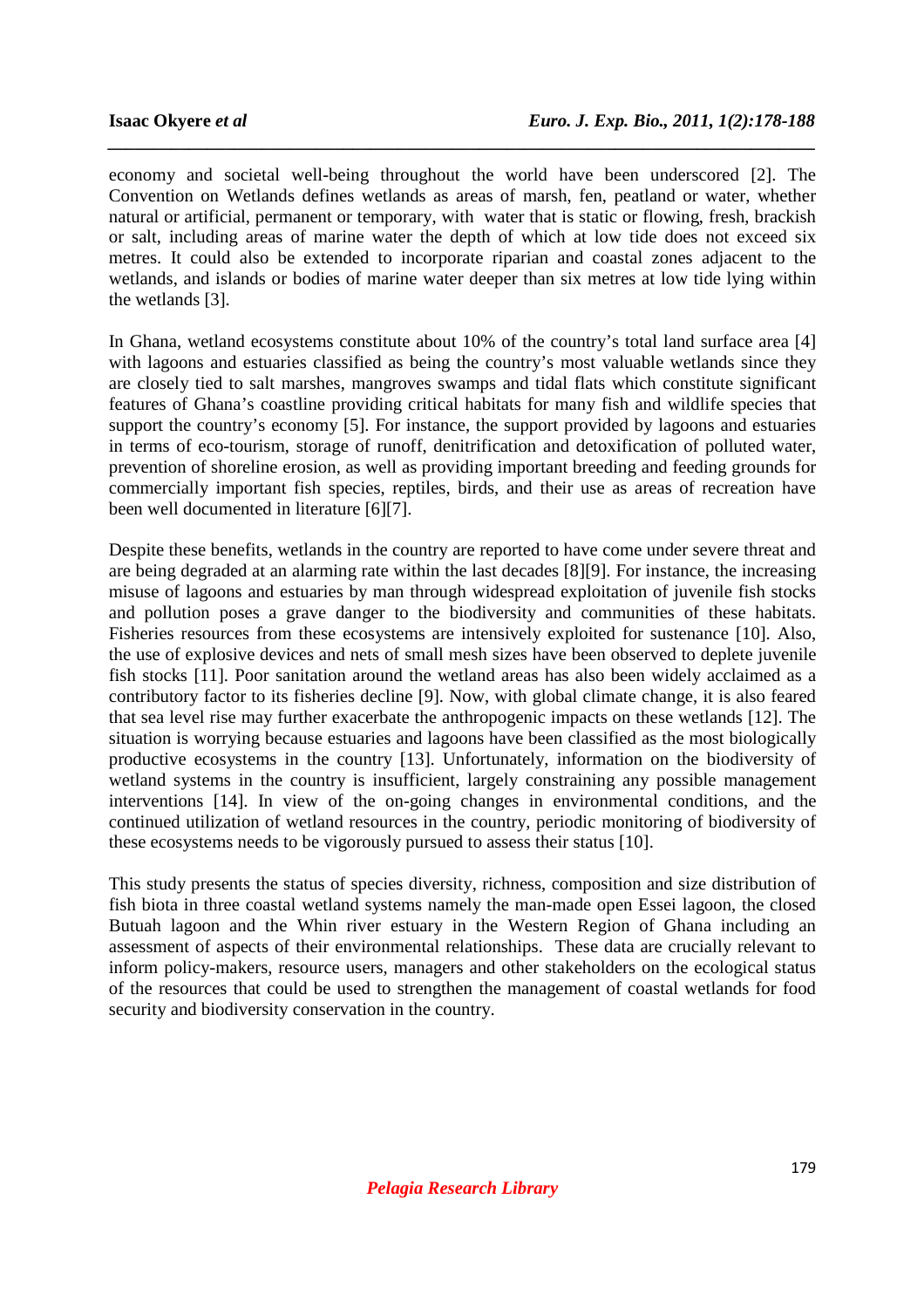#### **MATERIALS AND METHODS**

*\_\_\_\_\_\_\_\_\_\_\_\_\_\_\_\_\_\_\_\_\_\_\_\_\_\_\_\_\_\_\_\_\_\_\_\_\_\_\_\_\_\_\_\_\_\_\_\_\_\_\_\_\_\_\_\_\_\_\_\_\_\_\_\_\_\_\_\_\_\_\_\_\_\_\_\_\_\_*

#### **2.1 Study area**

The study was carried out in July 2010 within the Sekondi-Takoradi Metropolis of the Western Region of Ghana (Long.  $1^{\circ}$  42<sup> $\cdot$ </sup>W and  $1^{\circ}$  48<sup> $\cdot$ </sup>W; and Lat.  $4^{\circ}$  52<sup> $\cdot$ </sup>N and  $4^{\circ}$  56<sup> $\cdot$ </sup>N). The three wetlands are shown in Fig. 1. Essei lagoon is a "man-made open" lagoon that maintains a permanent contact with the sea as a result of human intervention while the Butuah lagoon is a "classical closed" lagoon which gets cut off from the sea by a sand bar for greater part of the year, but open for a short period during the rainy season [15]. The Whin estuary by virtues of its funnel shape allows for a large seawater-freshwater interchange.



**Fig. 1***:* **Map showing the Whin, Butuah and Essei wetlands in the Western Region of Ghana** 

#### **2.2 Measurement and analysis of physico-chemical factors**

Water quality was assessed relative to predetermined standards for critical concentrations for certain environmental factors and pollutants. The parameters measured were: Temperature, Salinity, Dissolved Oxygen, pH and Turbidity, and these were recorded using the Water quality checker (Model: Horiba U-10). Three replicates were recorded from seven different areas of each of the water bodies by immersing the probe into the water and recording the readings as we switched the mode from one parameter to another. The environmental data were analysed for their means, after which the F-test (Analysis Of Variance) was used to determine the statistical significance of the differences in the physico-chemical parameters among the water bodies [16].

*Pelagia Research Library*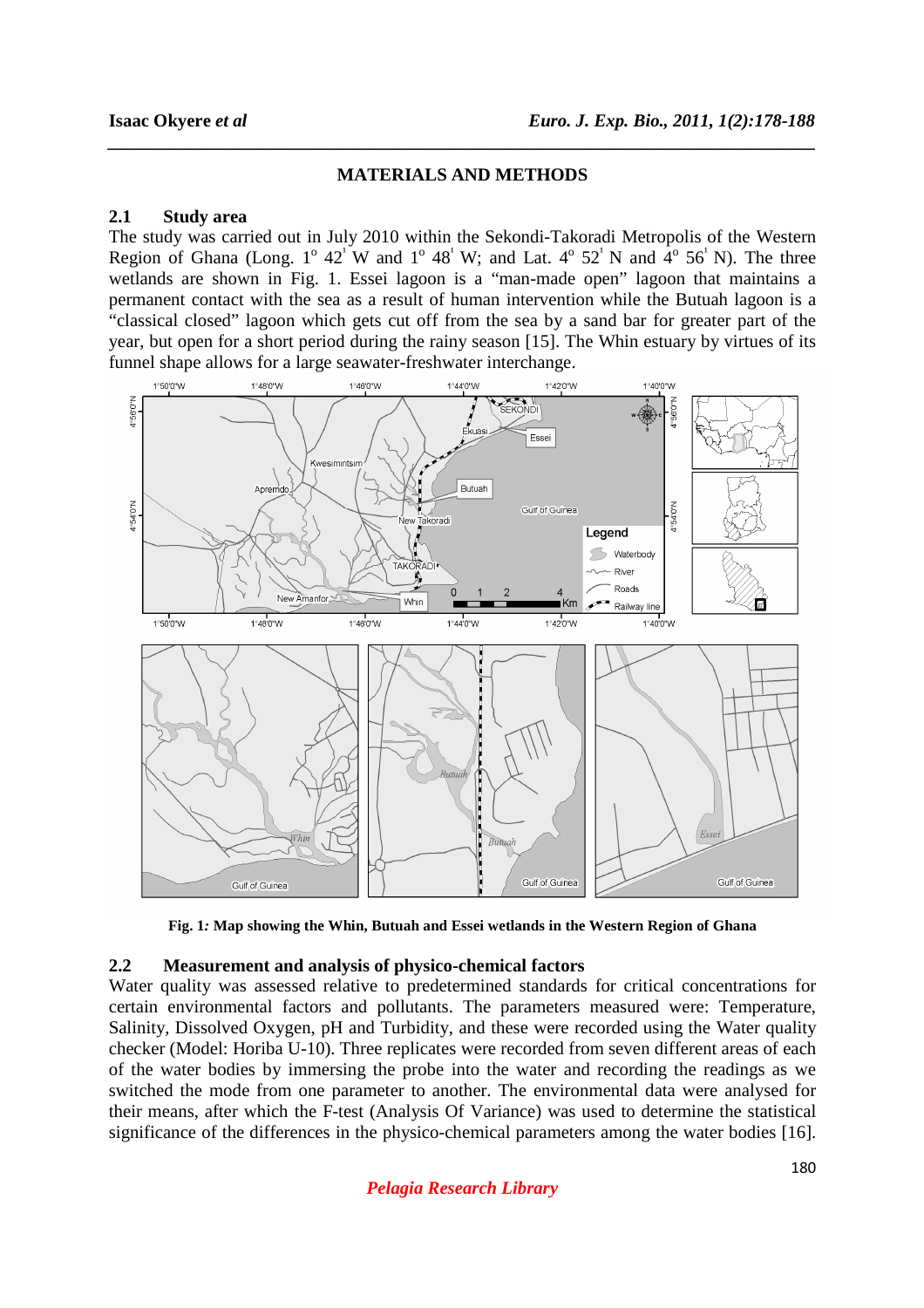Where significant differences were observed, Duncan's Multiple Range Test was further used for pair-wise comparisons to determine which water bodies differ in environmental conditions [16].

*\_\_\_\_\_\_\_\_\_\_\_\_\_\_\_\_\_\_\_\_\_\_\_\_\_\_\_\_\_\_\_\_\_\_\_\_\_\_\_\_\_\_\_\_\_\_\_\_\_\_\_\_\_\_\_\_\_\_\_\_\_\_\_\_\_\_\_\_\_\_\_\_\_\_\_\_\_\_*

### **2.3 Fish sampling and data analysis**

A pole-seine net of 7 m long and 1.5 m deep with stretched mesh size of 5 mm was used for the fish sampling. The fishes were preserved in 10% formalin and sent to the laboratory for further examination. The fish were sorted and identified to their various families and species using fish identification manuals  $[17][18][19][20][21]$ . The total length (TL) of fish specimens was measured to the nearest 0.1cm.

Fish samples were analysed for species composition, richness and diversity. Species richness was determined using Margalef index (*d*) given as  $\frac{(s-1)}{\ln N}$ , where *s* is number of species in the sample, and *N* is the number of individuals in the sample [22]. Diversity of the communities was ascertained by the Shannon-Wiener index (H') given as  $H' = -\sum_{i=1}^{s} P_i(lnP_i)$ , where *s* is the number of species in the community and  $P_i$  is the proportion of individuals belonging to species *i* in the community [22]. The evenness or equitability component of diversity was calculated from Pielou's index given as  $J' = H'/H_{\text{max}}$  where  $H_{\text{max}} = \text{ln}s$  [23]. The degree of similarity between the communities in the different water bodies was determined as  $C_s = \frac{2j}{a+b}$  [22], where C<sub>s</sub> is

Sorensen's index, *j* is the number of species common to a given pair of water bodies, and *a* and *b* are the number of species occurring in either of the pair. The size range of the fish from each of the wetlands was also analysed.

#### **RESULTS**

### **3.1 Environmental conditions**

Table 1 shows the means of the aquatic environmental parameters for the three water bodies, as well as the statistical significance of their differences at the 5% level. Butuah had extremely higher temperature, averaging  $32.9^{\circ}C$  ( $F_{2,18}$ = 64.10; P < 0.05), and a significantly higher turbidity around 180 ppm  $(F_{2,18}=4.85, P<0.05)$ . Of the three wetlands, Essei lagoon recorded the least average dissolved oxygen concentration (0.7 mg/l) and was the significantly lower  $(F_{2,18}=13.36; P<0.05)$  among the three. Whin was the most alkaline with the highest salinity of 3.7 ‰.

**Table 1: Means of physico-chemical parameters of the three water bodies shown (each value is a mean of 21 measurements; same alphabets represent homogenous means)** 

| <b>Parameter</b>          | Mean $(\pm$ Standard Error) |                     |                    |                 |              |
|---------------------------|-----------------------------|---------------------|--------------------|-----------------|--------------|
|                           | Essei                       | Butuah              | Whin               | <i>F</i> -value | $P_{(0.05)}$ |
| pΗ                        | 7.7 ( $\pm$ 0.02)a          | 7.6 ( $\pm$ 0.05)a  | 8.1 ( $\pm$ 0.04)b | 33.20           | S            |
| Temperature $(^{\circ}C)$ | 22.8 ( $\pm$ 0.3)a          | 32.9 $(\pm 0.8)$ b  | 22.4 $(\pm 0.2)a$  | 64.10           | S            |
| Salinity (‰)              | $1.9 \ (\pm 0.3)a$          | $1.9 \ (\pm 0.2)a$  | 3.7 $(\pm 0.1)$ b  | 16.45           | S            |
| Turbidity (ppm)           | 57.8 $(\pm 4.7)a$           | $180.1 (\pm 33.5)b$ | 42.3 $(\pm 11.5)a$ | 4.85            | S            |
| Dissolved Oxygen (mg/L)   | $0.7 (\pm 0.1)a$            | 3.7 $(\pm 1.3)$ b   | 3.1 $(\pm 0.1)$ b  | 13.36           | S            |

*<sup>&#</sup>x27;S' denotes significant*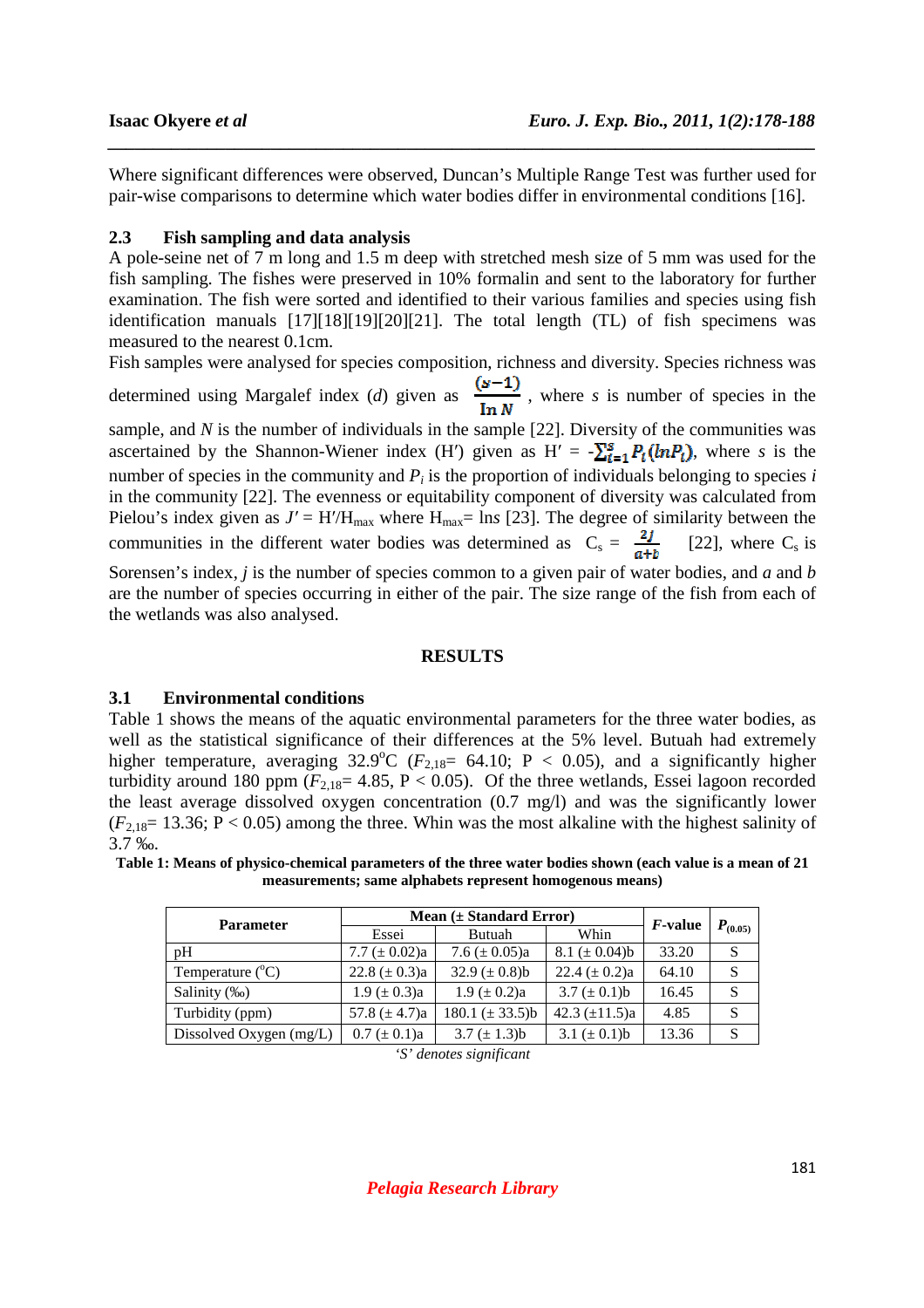#### **3.2 The Fish Communities**

#### 3.2.1 *Occurrence and Size range of fish species*

A total of 26 species of shellfishes and finfishes from 18 families comprising freshwater, brackishwater and marine fishes were collected from the three water bodies. The 8 species recorded from Essei comprised 5 finfishes and 3 crab species. The fish community in Butuah was made up of 14 species, of which 10 were finfishes and 4 were crabs. From the Whin Estuary, 20 species were collected with 16 being finfishes; most of which were marine species, and the remaining 4 being crabs. The lagoon tilapia *Sarotherodon melanotheron*, mudskipper *Periophthalmus barbarus,* sickle fin mullet *Liza falcipinnis*, swimcrab *Callinectes amnicola* and land crab *Goniopsis cruentata* were present in all the three wetlands. The other species occurred in one or two of the water bodies.

*\_\_\_\_\_\_\_\_\_\_\_\_\_\_\_\_\_\_\_\_\_\_\_\_\_\_\_\_\_\_\_\_\_\_\_\_\_\_\_\_\_\_\_\_\_\_\_\_\_\_\_\_\_\_\_\_\_\_\_\_\_\_\_\_\_\_\_\_\_\_\_\_\_\_\_\_\_\_*

The size range of the finfishes, together with their habitat of origin (freshwater, brackishwater and marine) is presented in Table 2. Specimens of the common species such as *Liza falcipinnis* ranged from 2.9 cm - 5.0 cm TL in Essei, 5.6 cm - 10.1 cm TL in Butuah and 9.0 cm – 27.0 cm in Whin estuary. *S. melanothreron* specimens measured 4.0 –7.1 cm, 1.4 – 10.5 cm and 8.0 cm – 15.5 cm TL in Essei, Butuah and Whin respectively. The second dominant species in Whin, *Lutjanus goreensis* had a total length range of 8.9 – 12.3 cm.

#### 3.2.2 *Richness, diversity and similarity of fish communities*

Table 3 shows that Whin estuary had the most rich and diverse fish community  $(d = 3.21, H' =$ 1.62), followed by Butuah ( $d = 1.54$ ,  $H' = 1.56$ ), with Essei having the least ( $d = 0.99$ ,  $H' =$ 1.02). Distribution of the individuals among the various species was more even in Butuah  $(J =$ 0.68) than Essei and Whin  $(J' = 0.57 \text{ each})$ . The fish communities of Essei and Butuah lagoons were highly similar ( $C_s = 0.64$ ), but these communities were not much similar to the Whin community ( $C_s = 0.36$  and 0.53 with the Essei and Butuah lagoons respectively).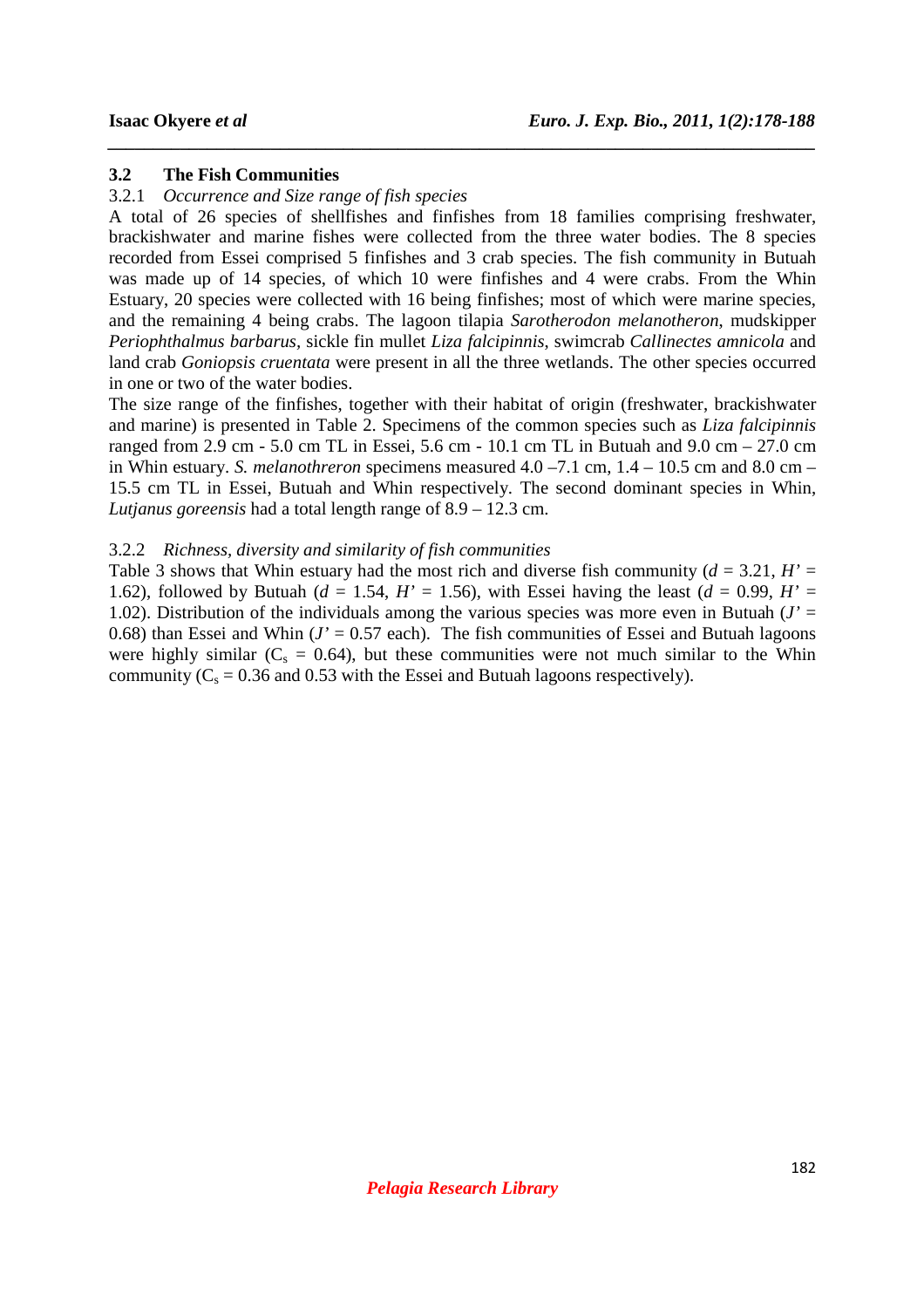| Family       | <b>Species</b>                    |                          | Essei                    |                          |        | <b>Butuah</b>            |                          |                          | Whin                     |                          |  |
|--------------|-----------------------------------|--------------------------|--------------------------|--------------------------|--------|--------------------------|--------------------------|--------------------------|--------------------------|--------------------------|--|
|              |                                   | No.                      | Min.<br>TL(cm)           | Max.<br>TL(cm)           | No.    | Min.<br>TL(cm)           | Max.<br>TL(cm)           | No.                      | Min.<br>TL(cm)           | Max.<br>TL(cm)           |  |
| Mugilidae    | Liza dumerilii***                 | $\qquad \qquad -$        |                          |                          | 12     | 5.0                      | 10.4                     | 14                       | 7.2                      | 16.9                     |  |
|              | Liza falcipinis***                | 78                       | 2.9                      | 5.0                      | 20     | 5.6                      | 10.1                     | 16                       | 9                        | 27                       |  |
|              | Mugil bananensis $\overline{***}$ | $\qquad \qquad -$        | $\sim$                   | $\overline{\phantom{a}}$ | 17     | 4.3                      | 12.1                     | 12                       | 7.5                      | 14.3                     |  |
|              | Mugil cephalus***                 | $\blacksquare$           | $\sim$                   | $\overline{\phantom{a}}$ | ÷.     | $\overline{\phantom{a}}$ | $\overline{\phantom{a}}$ | 3                        | 6.9                      | 14.2                     |  |
|              | Mugil curema***                   | $\overline{\phantom{a}}$ | $\overline{\phantom{a}}$ | $\overline{\phantom{a}}$ | 21     | 5.2                      | 11.4                     | 10                       | 9.3                      | 15.1                     |  |
|              | Odaxothrissa mento*               | $\overline{2}$           | $\overline{\phantom{a}}$ | 5.6                      | 168    | 11                       | 27.1                     | $\overline{a}$           |                          |                          |  |
| Clupeidae    | Sardinella maderensis***          | $\overline{\phantom{a}}$ | $\overline{\phantom{a}}$ | $\overline{\phantom{a}}$ | ÷      | $\overline{\phantom{a}}$ | $\blacksquare$           | 17                       | 4.3                      | 7.3                      |  |
| Cichlidae    | Oreochromis niloticus*            | ۰                        | $\overline{\phantom{a}}$ | $\overline{\phantom{0}}$ | 12     | 5.4                      | 18.5                     | $\overline{a}$           |                          |                          |  |
|              | Sarotherodon melanotheron**       | 12                       | 4.0                      | 7.1                      | 56     | 1.4                      | 10.5                     | 53                       | 8                        | 15.5                     |  |
|              | Bathygobius soporator***          | $\overline{\phantom{a}}$ | $\mathbf{r}$             | $\overline{a}$           | $\sim$ | $\overline{\phantom{a}}$ | $\mathbf{r}$             |                          | 10.9                     |                          |  |
| Gobiidae     | Periopthalmus barbarous**         | 53                       | 4.6                      | 5.1                      | ÷.     | $\overline{\phantom{a}}$ | $\overline{\phantom{0}}$ | 11                       | 6.2                      | 16.3                     |  |
| Serranidae   | Serranus accraensis***            | $\overline{c}$           | 3.6                      | 7.0                      | -      | $\overline{\phantom{a}}$ | $\overline{\phantom{a}}$ | $\overline{\phantom{a}}$ |                          |                          |  |
| Acanthuridae | Acanthurus monroviae***           | ۰                        |                          | $\sim$                   | ÷.     |                          | $\blacksquare$           |                          | $\sim$                   | 7.3                      |  |
| Labridae     | Thalassoma pavo****               | ۰                        | $\overline{\phantom{a}}$ | $\overline{\phantom{a}}$ |        | $\overline{\phantom{a}}$ | $\overline{\phantom{a}}$ |                          |                          | 16.4                     |  |
| Bothidae     | Scyacium micrurum***              | ۰                        | ÷                        | $\overline{\phantom{a}}$ | ۰      | $\overline{\phantom{a}}$ | $\overline{\phantom{a}}$ |                          |                          | 7.1                      |  |
| Haemulidae   | Plectorhynhus mediterraneus***    | $\overline{\phantom{a}}$ | $\overline{\phantom{a}}$ | $\overline{\phantom{a}}$ | Ξ.     | $\overline{\phantom{a}}$ | $\sim$                   | 5                        | 4.1                      | 4.2                      |  |
| Lutjanidae   | Lutjanus goreensis***             | $\overline{\phantom{a}}$ | $\overline{\phantom{a}}$ | $\overline{\phantom{a}}$ | Ξ.     | $\overline{\phantom{a}}$ | $\sim$                   | 26                       | 8.9                      | 12.3                     |  |
| Eleotridae   | Eleotris senegalensis*            | $\blacksquare$           | $\sim$                   | $\overline{\phantom{a}}$ | ÷.     | $\overline{\phantom{a}}$ | $\overline{a}$           | 5                        | 9.3                      | 10.6                     |  |
| Gerreidae    | Eucinostomus melanopterus***      | $\overline{\phantom{a}}$ | $\overline{\phantom{a}}$ | $\overline{\phantom{0}}$ | ۰      | $\overline{\phantom{a}}$ | $\blacksquare$           | 12                       | 8.2                      | 11.1                     |  |
| Clariidae    | Clarias gariepinus*               | $\overline{\phantom{a}}$ | $\overline{\phantom{a}}$ | $\blacksquare$           | Ξ.     | $\overline{\phantom{a}}$ | $\overline{\phantom{a}}$ | $\overline{\phantom{a}}$ | $\sim$                   | $\overline{\phantom{a}}$ |  |
|              | Heterobranchus longifilis*        | $\overline{\phantom{a}}$ | $\overline{\phantom{0}}$ | $\blacksquare$           | 6      | $\overline{\phantom{a}}$ | 8.3                      | $\overline{\phantom{a}}$ | $\overline{\phantom{a}}$ | $\overline{\phantom{a}}$ |  |

#### **Table 2: Occurrence and size range of finfish species in the three water bodies in the Sekondi-Takoradi Metropolis**

*\* Freshwater species that occasionally enter brackishwater* 

*\*\* Truly estuarine/lagoon that spend their entire lives in estuary/ lagoon.* 

*\*\*\* Marine species that use estuaries and lagoons primarily as nursing and spawning grounds, spending adult life at sea and returning occasionally to estuaries* 

*and lagoons.* 

*\*\*\*\* Occasional visitors occurring irregularly (ornamental)*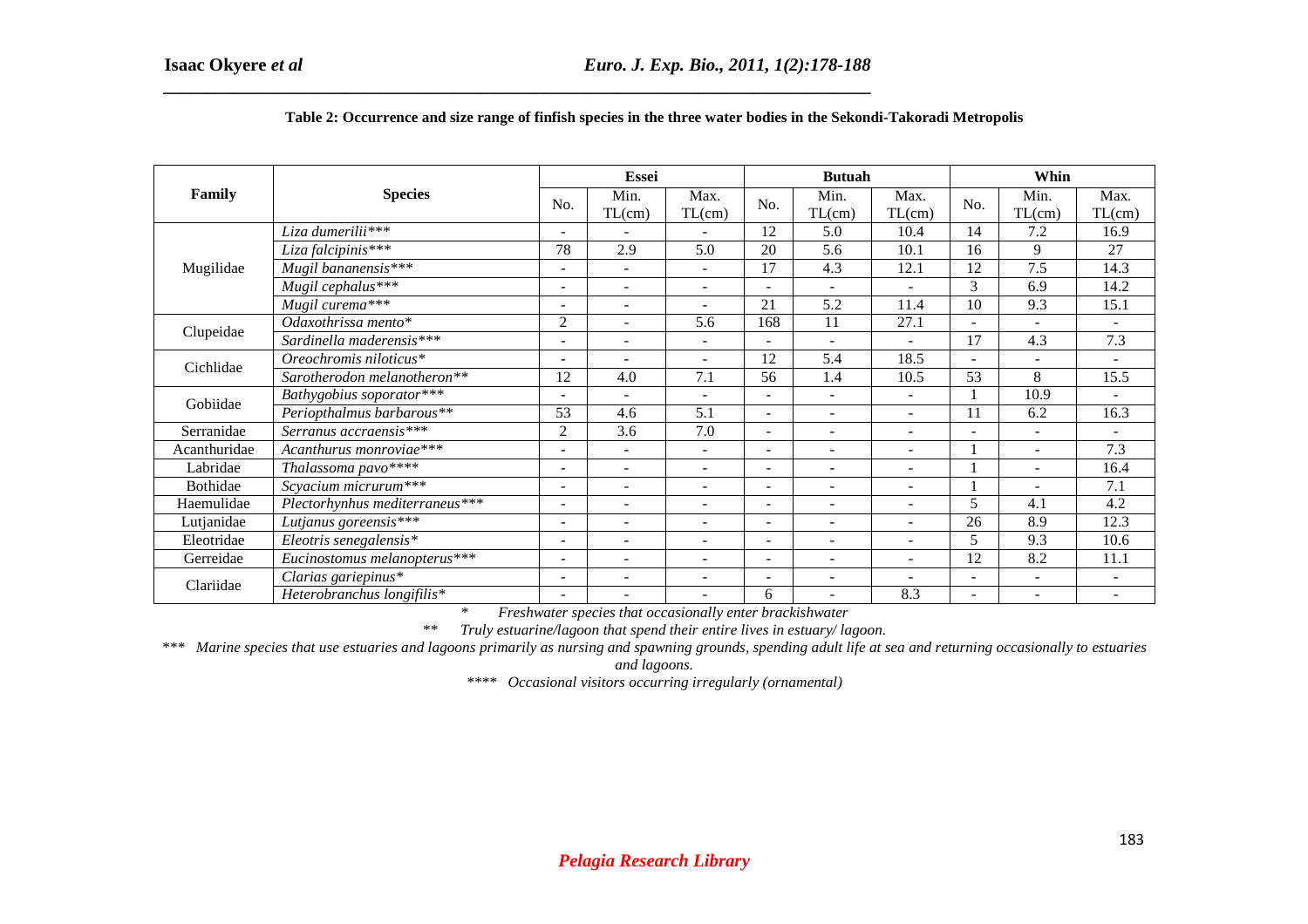| Water body | Margalef's   | <b>Shannon</b> – Wiener | Pielou's        | Sorensen's similarity $(C_s)$ |        |  |
|------------|--------------|-------------------------|-----------------|-------------------------------|--------|--|
|            | Richness (d) | diversity $(H')$        | evenness $(J')$ | Essei                         | Butuah |  |
| Essei      | 0.99         | .02                     | 0.57            |                               |        |  |
| Butuah     | 1.54         | .56                     | 0.68            | 0.64                          |        |  |
| Whin       |              | .62                     | 0.57            | 0.36                          | 0.53   |  |

| Table 3: Richness, diversity, evenness and similarity indices for the fish communities |  |  |  |  |
|----------------------------------------------------------------------------------------|--|--|--|--|
|----------------------------------------------------------------------------------------|--|--|--|--|

*\_\_\_\_\_\_\_\_\_\_\_\_\_\_\_\_\_\_\_\_\_\_\_\_\_\_\_\_\_\_\_\_\_\_\_\_\_\_\_\_\_\_\_\_\_\_\_\_\_\_\_\_\_\_\_\_\_\_\_\_\_\_\_\_\_\_\_\_\_\_\_\_\_\_\_\_\_\_*

### 3.2.3 *Composition of fish communities*

The two main fish species which dominated the Essei fish community were *Periophthalmus barbarus* (51.3 %) and *Liza falcipinnis* (34.3%) while *Odaxothrissa mento* dominated the Butuah community (49.1 %), followed by *Sarotherodon melanotheron* (16.3 %) (Figure 2). The Whin community was dominated by *S. melanotheron* (26.5 %) and the snapper *Lutjanus goreensis* (Lutjanidae) (13 %). Compositions of the remaining species varied between 0.5 % and 8.5 % in the communities in which they occurred.



#### **DISCUSSION**

**Figure 2: Percentage composition of fish species in the Essei, Butuah and Whin brackishwater systems** 

*Pelagia Research Library*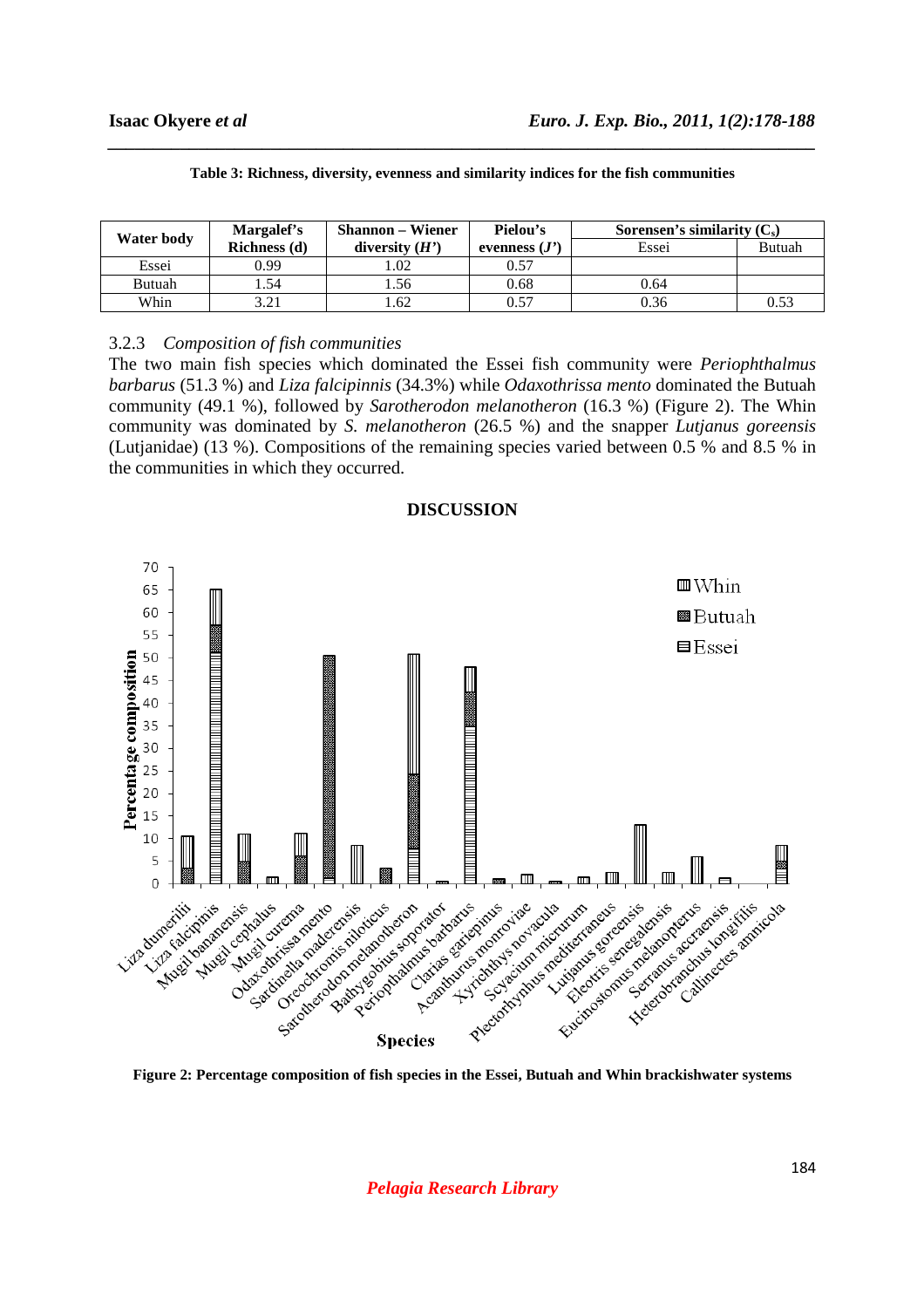This section analyses the diversity of fish species in the three water bodies in relation to the physico-chemical conditions of the water bodies. It is discussed within the context that a high level of biodiversity is desirable and provides indications of relative good health status of the ecosystem. Therefore, maintaining biodiversity is necessary in order to assure the survival and productivity of ecosystems and assure livelihoods as a whole.

*\_\_\_\_\_\_\_\_\_\_\_\_\_\_\_\_\_\_\_\_\_\_\_\_\_\_\_\_\_\_\_\_\_\_\_\_\_\_\_\_\_\_\_\_\_\_\_\_\_\_\_\_\_\_\_\_\_\_\_\_\_\_\_\_\_\_\_\_\_\_\_\_\_\_\_\_\_\_*

### **4.1 Fish diversity, richness and composition of the wetlands**

Fish is the most important biota of brackish water ecosystems contributing as an essential and beneficial food item [24]. Therefore, a study of data on fish biota gives indication of state of ecosystem health.

### **4.1.1** *The Whin estuary*

The Whin estuary indicated a high diversity of fish community with most of the fish biota being dominated by marine species. These include *Liza falcipinnis, Liza dumerilii, Mugil bananensis, Mugil cephalus, Mugil curema, Sardinella maderensis* among others (Table 2). It is probable that most of these fish species primarily use the estuary as nursing or spawning grounds and spend their adult life at sea and occasionally returning to the estuary in their adult life*.* This is in agreement with other authors who earlier confirmed that marine species such as *Liza falcipinnis*, *Mugil cephalus* and *Lutjanus goreensis* live and reproduce from nearly freshwater to hypersaline conditions [25][26]. The observed high diversity of fish species may also be attributable to the fairly good environmental conditions of the estuarine environment favourable for fish survival and growth.

The physico-chemical parameters recorded in the estuary in terms of mean temperature, turbidity, dissolved oxygen and salinity were optimal. Also, the significantly alkaline pH averaging 8.1( $F_{2,18}$ = 33.2, P < 0.05) suggest that the water body has a reasonably good buffer capacity implying optimally good pH levels adequate for supporting a range of aquatic life. Hydrogen ion concentration (pH) range of 6.5 to 8.5 is generally suitable. Acidity is detrimental to aquatic macroinvertebrates and fish [27]. Therefore, the pH values measured implies that the estuary provides very good conditions for fisheries development. Truly estuarine species identified include *Periophthalmus barbarus, Sarotherodon melanotheron* and *Uca tangeri.* Only one freshwater species *Eleotris senegalensis* was found in the estuary. The estuary was also found to be a suitable habitat for some ornamental fish species namely *Thalassoma pavo.* 

Despite the high diversity of fish species encountered, the size ranges of the most common marine fishes such as *Liza falcipinnis, Liza dumerilii, Mugil curem* (Mugilidae), *Lutjanus goreensis* (Lutjanidae) *Sardinella maderensis* (Clupeidae) were generally smaller than reported normal maturity sizes [17][20]. The observation of juvenile fishes suggests that the estuary is utilized by juvenile marine fish species as nursery and feeding grounds as also observed in estuaries in South Africa [6].

In view of the commercial importance of majority of the fish species and the active fishing activities ongoing in the estuary, it would be necessary to enforce fisheries management regulations, especially with respect to fishing gear regulation to avert the exploitation of juvenile fishes in the estuary. The recognition of a highly rich and diverse fish biota in the Whin estuary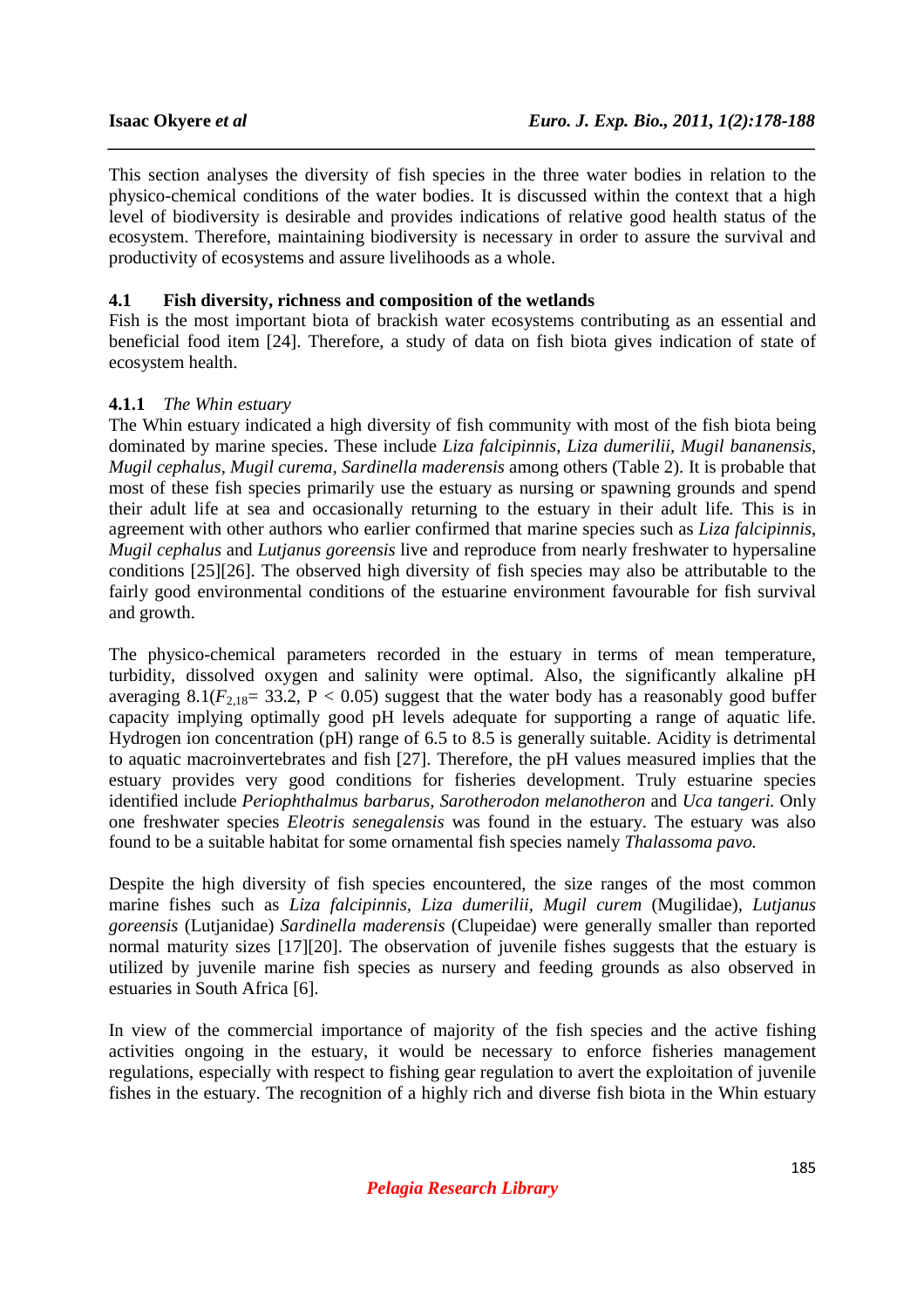reflects a high productive system that merits management planning and possible conservation status.

*\_\_\_\_\_\_\_\_\_\_\_\_\_\_\_\_\_\_\_\_\_\_\_\_\_\_\_\_\_\_\_\_\_\_\_\_\_\_\_\_\_\_\_\_\_\_\_\_\_\_\_\_\_\_\_\_\_\_\_\_\_\_\_\_\_\_\_\_\_\_\_\_\_\_\_\_\_\_*

## **4.1.2** *The Butuah lagoon*

The Butuah lagoon is a "Classical closed" lagoon that gets cut off from the sea by sand bar for greater part of the year, but open for a short period during the rainy season [15]. Despite the physical feature, it is worthy to note that the lagoon is mainly dominated by fisheries of marine origin (Table 4). These fish species have probably adapted to live under brackish water conditions during the closed periods. These include *Liza dumerilii, Liza falcipinnis, Mugil bananensis, Mugil curema* and *Callinectes amnicola.* Freshwater species found in the lagoon may be regarded as invasive species or were artificially introduced into the water body. These include *Oreochromis niloticus, Odaxothrissa mento, Clarias gariepinus and Heterobranchus longifilis.* Extremely very few lagoon species were encountered namely *Periophthalmus barbarus* and *Sarotherodon melanotheron.*

The fish community encountered in the lagoon was made up of 14 species, of which 10 were finfishes and 4 crabs could be described as generally low in diversity. In comparison with Whin as a brackishwater system, the species diversity and species richness in Butuah was estimated to be lower  $(d = 1.54, H' = 1.56)$ . Low fish diversity is confirmed to be a good indicator of a possibly stressed ecosystem and the higher the fish diversity the more stable the fish community [32]. The lower fish diversity may be attributable to the significantly high water temperatures of the lagoon system (mean =  $32.9^{\circ}$ C;  $F_{2,18}$ = 64.10; P < 0.05) which could be described as considerably high for aquatic life. The possible impacts of high average temperature of the lagoon should be of great concern because aquatic organisms are dependent on certain temperature ranges for optimal growth and health. Temperature affects many other parameters in the water, including the amount of dissolved oxygen available, the types of plants and animals present, and the susceptibility of organisms to parasites, pollution and disease.

While further research could provide in-depth answers, possible reasons could be related to minimal shade due to widespread destruction of watershed including associated mangrove and other riparian vegetation around the lagoon. It is also possible that hot water discharges into the water from near urban industrial enterprises or simply attributable to chemical processes or groundwater inflows. In addition high turbidity indicated record high values that may have impacted negatively on the productivity of the system in general. This observation may also be linked to intense human activities around the lagoon such as agricultural releases from adjacent farms and organic effluent discharges from homes. Also, further investigations into the occurrence of freshwater species discussed in this context as potentially invasive e.g. *Oreochromis niloticus* in the Butuah lagoon needs to be vigorously pursued.

### **4.1.3** *The Essei lagoon*

The Essei lagoon is a man-made open lagoon [28][15]. In terms of fish species composition, richness and diversity, data from the Essei lagoon generally recorded very low values. In total, 7 species of fish were encountered belonging to 7 families. Essei recorded the least indices in terms of fish species diversity and richness  $(d = 0.99, H' = 1.02)$ . This observation could be attributed to several reasons. First, intense artisanal fishing activities in these lagoons cannot be ruled out as a major impact on the lagoon fisheries. Such impacts have been reported elsewhere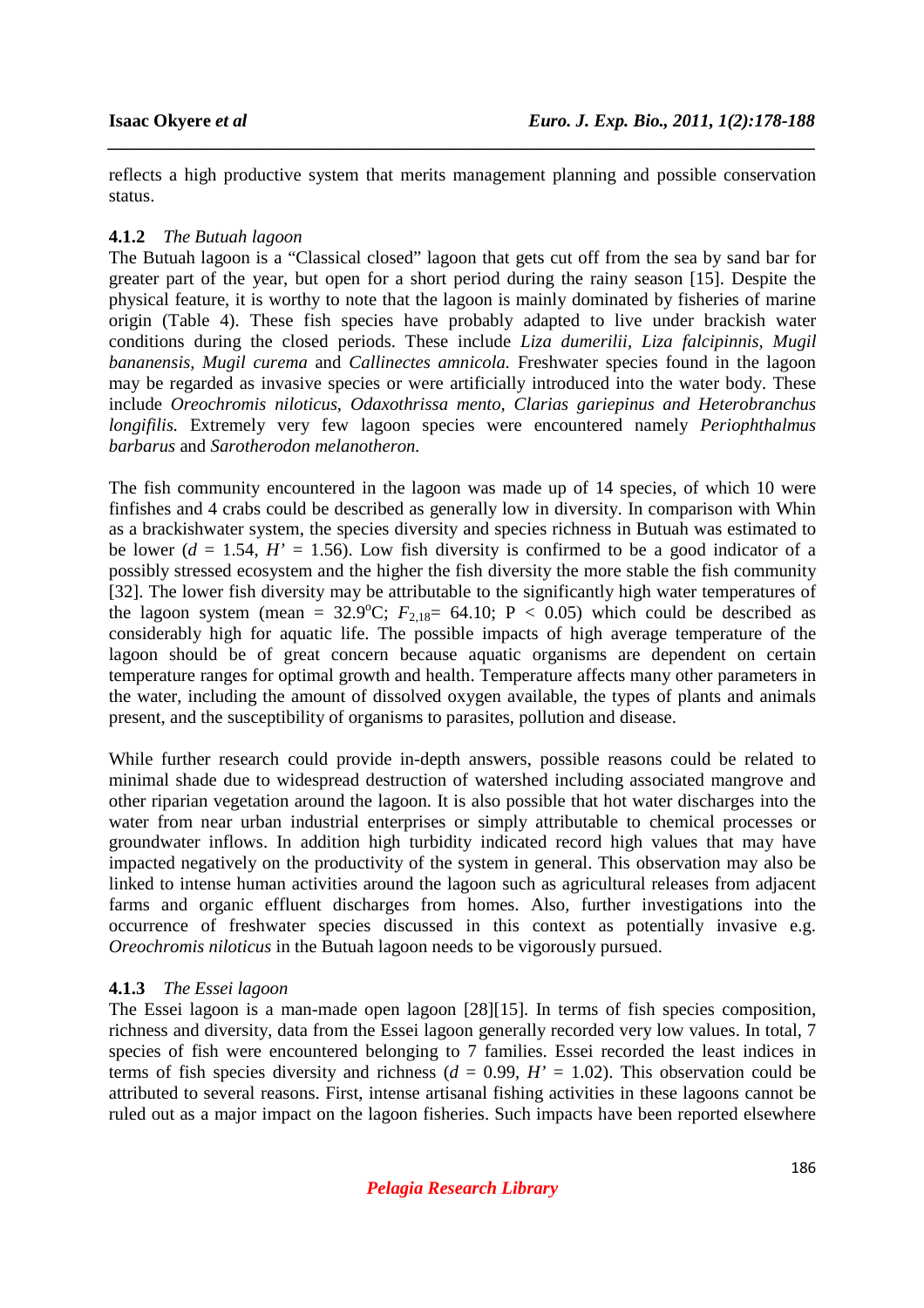notably in South Africa [29] and the Gulf of Thailand [30]. Water quality in the lagoon was also rated to be very poor. For example, the oxygen concentration amounting to 5 mg/l is ideal for fish survival and growth [31][27]. Oxygen content recorded in the Essei lagoon could be described to be at critically very low levels with an average of 0.7 mg/L which was the significantly lowest among the water bodies ( $F_{2,18}$ = 13.36; P < 0.05). This may be regarded as near deoxygenation and may have also accounted for the very low fisheries content of the lagoon.

*\_\_\_\_\_\_\_\_\_\_\_\_\_\_\_\_\_\_\_\_\_\_\_\_\_\_\_\_\_\_\_\_\_\_\_\_\_\_\_\_\_\_\_\_\_\_\_\_\_\_\_\_\_\_\_\_\_\_\_\_\_\_\_\_\_\_\_\_\_\_\_\_\_\_\_\_\_\_*

In addition, the sizes of fish recorded in the Essei lagoon were much smaller than those recorded in the Butuah and Whin estuary. Hence the Essei lagoon may be acting as a nursery ground for juvenile marine fish species such as *Liza falcipinnis* and *Serranus accraensis* (Table 4). However, *Sarotherodon melanotheron* and *Serranus accraensis* had relatively larger sizes, possibly demonstrating their capability to adapt to stressful conditions, growing at the expense of other species. Similar finding has been reported for the Ebrie lagoon in West Africa [25]. Therefore, the generally lower size ranges of similar fish species encountered in the Essei and Butuah lagoon is worrying. The presence of *Liza falcipinnis* and *Serranus accraensis* known to be largely marine species may indicate they are opportunistic species. No freshwater species were encountered in the lagoon probably because of the very low dissolved oxygen content.

We conclude that the Whin estuary reflects a highly productive system that merits management planning and possible conservation status relative to data on richness and diversity of fish biota as well as the environmental conditions. The lower richness and low diversity of fish species, primarily occurring as juveniles in the Essei and Butuah lagoons require very serious and realistic management interventions to be enforced.

#### **Acknowledgements**

This research was supported with funds from the United States Agency for International Development (USAID), accessed through a collaborative research grant from the Coastal Resources Center (CRC) and Friends of the Nation (FoN), Ghana. The authors are particularly grateful to the fishing communities where the research was undertaken and the Department of Fisheries and Aquatic Sciences of the University of Cape Coast for providing most the materials for this study.

#### **REFERENCES**

[1] Millennium Ecosystem Assessment, Ecosystems and Human Well-being: Synthesis, **2005**, Island Press, Washington, DC.

[2] M. King, S. King; The Oceans and Coastal Areas and their Resources, UNESCO-UNEP International Environmental Education Programme, **1995**, Paris.

[3] Ramsar Convention; The Convention on Wetlands of International Importance especially as Waterfowl Habitat, **1971**, Ramsar, Islamic Republic of Iran.

[4] Ministry of Lands and Forestry; *Managing Ghana's wetlands: a national wetlands conservation strategy*, **1999**, GEF/World Bank-funded Coastal Wetlands Management Project.

[5] D. K. Attuquayefio, F. Gbogbo, *W. Afr. J. Appl. Ecol.*, **2001**, 2, 65-75.

[6] A. K. Whitfield, *Environ. Biol. Fish.*, **1990**, 28, 295-308.

[7] J. M. Ryan, Y. Ntiamoa-Baidu, *Biodiversity Conserv.* **2000**, 9, 445-446.